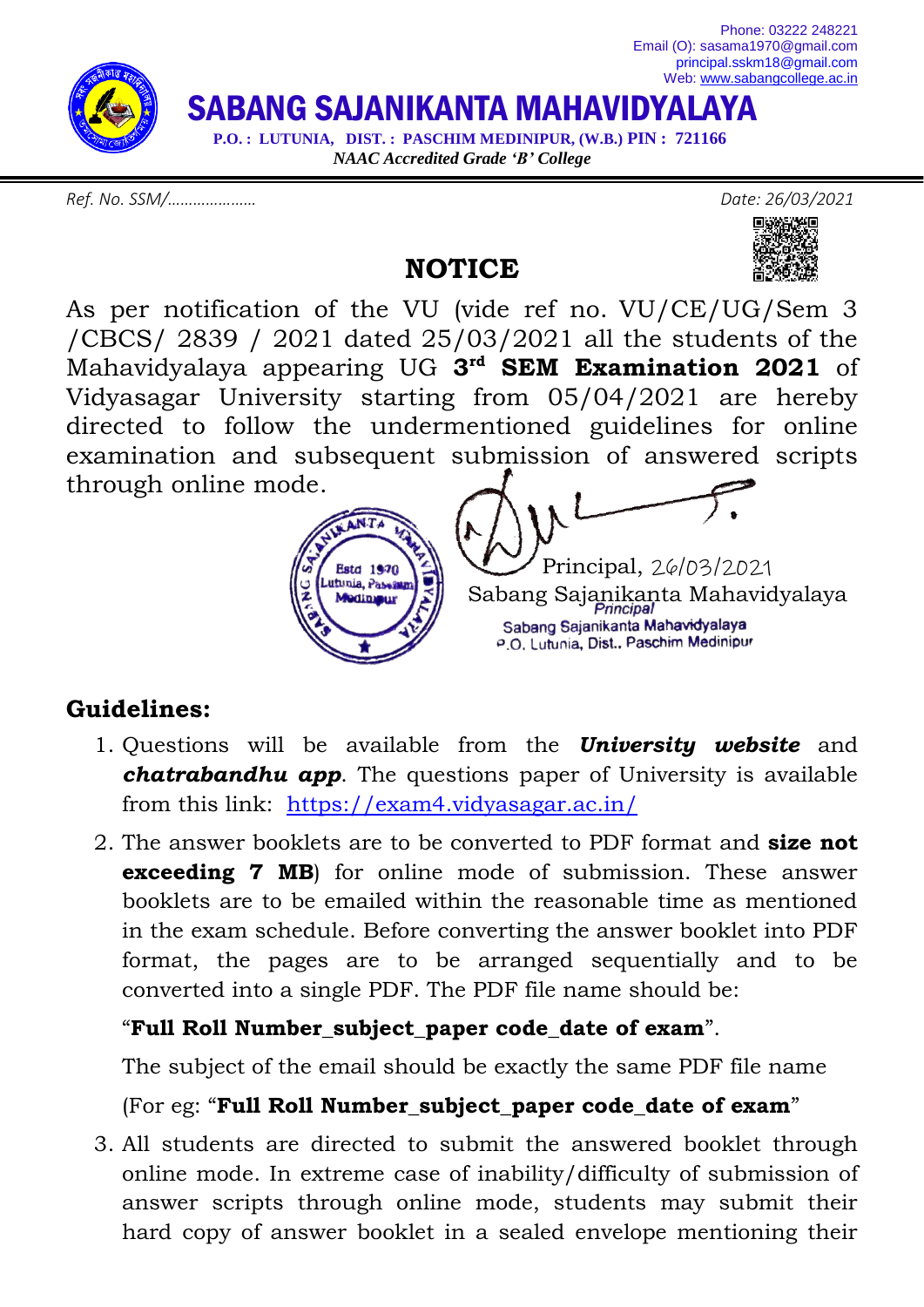Phone: 03222 248221 Email (O): sasama1970@gmail.com [principal.sskm18@gmail.com](mailto:principal.sskm18@gmail.com) Web: [www.sabangcollege.ac.in](http://www.sabangcollege.ac.in/)



SABANG SAJANIKANTA MAHAVIDYALAYA

 **P.O. : LUTUNIA, DIST. : PASCHIM MEDINIPUR, (W.B.) PIN : 721166** *NAAC Accredited Grade 'B' College*

*Ref. No. SSM/………………… Date: 26/03/2021*

- **Roll No, Registration No./ Year, Subject, Paper/ Half, etc.** directly to their colleges Dropbox within 30 min after completion of examination. Candidate must preserve their answer booklet both in soft copy and hard copy with themselves.
- 4. For the submission of answer scripts through online mode strictly follow as per respective subject specific email as given below. *Sending answered script to any other email is liable to cancel and will not be evaluated.*
	- 1. Bengali (H): [bengh.sskm@gmail.com](mailto:bengh.sskm@gmail.com)
		- Bengali (P) 1st SEM: [bengp1yr.sskm@gmail.com](mailto:bengp1yr.sskm@gmail.com) 3rd SEM: [bengp2yr.sskm@gmail.com](mailto:bengp2yr.sskm@gmail.com) 5th SEM: [bengp3yr.sskm@gmail.com](mailto:bengp3yr.sskm@gmail.com)
	- 2. English (H): [english.sskm@gmail.com](mailto:english.sskm@gmail.com) English (P) 1st SEM: [engp1yr.sskm@gmail.com](mailto:engp1yr.sskm@gmail.com)
		- 3rd SEM: [engp2yr.sskm@gmail.com](mailto:engp2yr.sskm@gmail.com) 5th SEM: [engp3yr.sskm@gmail.com](mailto:engp3yr.sskm@gmail.com)
	- 3. History (ALL): [history.sskm@gmail.com](mailto:history.sskm@gmail.com)
	- 4. Geography (ALL): [geography.sskm@gmail.com](mailto:geography.sskm@gmail.com)
	- 5. Political science (ALL): [polsc.sskm@gmail.com](mailto:polsc.sskm@gmail.com)
	- 6. Education (ALL): [education.sskm@gmail.com](mailto:education.sskm@gmail.com)
	- 7. Sanskrit (ALL): [sanskrit.sskm@gmail.com](mailto:sanskrit.sskm@gmail.com)
	- 8. Philosophy (ALL): [philosophy.sskm@gmail.com](mailto:philosophy.sskm@gmail.com)
	- 9. Santali: (ALL) [santali.sskm@gmail.com](mailto:santali.sskm@gmail.com)
	- 10. Mathematics (ALL): [mathematics.sskm@gmail.com](mailto:mathematics.sskm@gmail.com)
	- 11. Economics (ALL): [economics.sskm@gmail.com](mailto:economics.sskm@gmail.com)
	- 12. Commerce (ALL): [commerce.sskm@gmail.com](mailto:commerce.sskm@gmail.com)
	- 13. Physics (ALL): [physics.sskm@gmail.com](mailto:physics.sskm@gmail.com)
	- 14. Chemistry (ALL): [chemistry.sskm@gmail.com](mailto:chemistry.sskm@gmail.com)
	- 15. Zoology (ALL): [zoology.sskm@gmail.com](mailto:zoology.sskm@gmail.com)
	- 16. Botany (ALL): **botany.sskm**@gmail.com
	- 17. Physiology (ALL): [physiologyp.sskm@gmail.com](mailto:physiologyp.sskm@gmail.com)
	- 18. Physical Education (ALL): [phyedu.sskm@gmail.com](mailto:phyedu.sskm@gmail.com)
- 5. Other instructions will remain same.